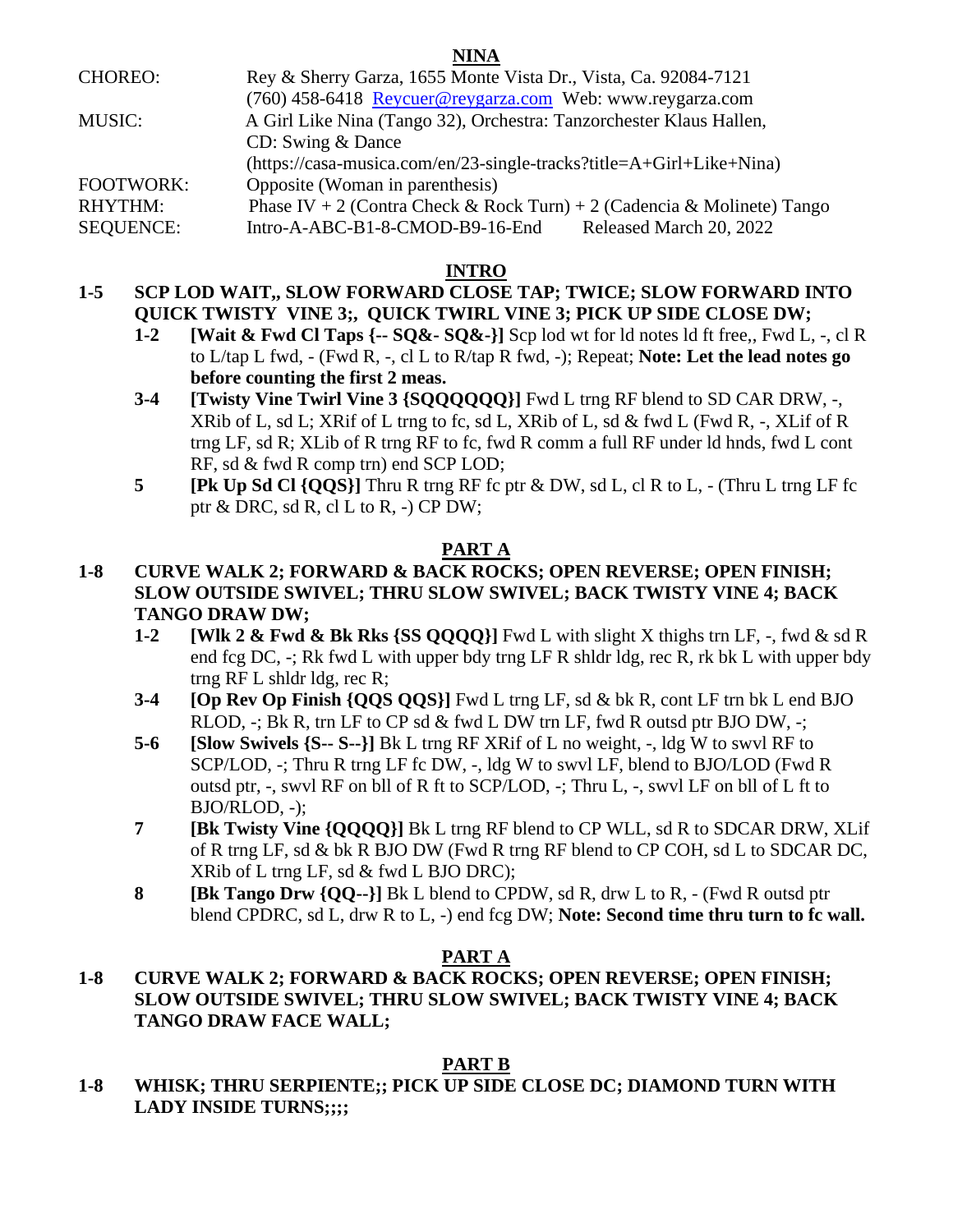## **Part B continued**

- **1 [Whisk {QQS]** Fwd L, fwd & sd R, XLib of R, SCP LOD;
- **2-3 [Serpiente {QQQ- QQQ-}]** Thru R, sd L, bhnd R, fan L ccw; Bhnd L, sd R, thru L, fan R cw (Thru L, sd R, bhnd L, fan R cw; Bhnd R, sd L, thru R, fan L cw);
- **4 [Pk Up Sd Cl {QQS}]** Repeat meas 5 of intro end fcg CP DC;
- **5-8 [Diam Trn {QQS QQS QQS QQS}]** Fwd L trn LF raise ld hnds, sd & bk R to BJO trn LF, bk L BJO COH,- (Bk R comm LF trn, fwd L cont LF trn, spiral LF on R comp LF trn To BJO WALL, -); Bk R trn LF,-, sd & fwd L RLOD, fwd R BJO RLOD; Repeat meas 5 & 6 of part B; end BJO DC;

## **9-16 OPEN TELEMARK; LADY OUT TO LOP FACING WALL; CIRCULAR UNDER 2 TO LOP LOD; THRU TO WHISK; THRU LEFT WHISK; UNWIND IN 2 CP DW; ROCK TURN DW;;**

- **9 [Tel {QQS}]** Fwd L comm LF trn, sd R cont trn, sd fwd L SCP/LOD, (Bk R comm LF trn bringing L beside R with no weight, cont LF trn on R and transfer weight to L foot, sd & fwd R to SCP/LOD,);
- **10 [Ldy Out {QQS}]** In pl R rel W, rec L, in pl R, (Thru L trng LF, sd R cont trn, rec L fc WLL, -) end LOP fc WLL;
- **11 [Circular Underarm {SS}]** Fwd L trng LF ld W to trn RF under ld hnds, -, smll fwd R cont trn fc LOD, -(Fwd R comm ¾ RF trn, -, fwd L comp trn fc LOD, -) end LOP LOD;
- **12 [Whisk {QQS}]** Fwd L trn ¼ LF ptr & COH, sd R, XLib of R, SCP RLOD;
- **13 [Lf Whisk {QQS}]** Thru R, sd & fwd L RLOD, trn LF sway & right XRib of L soft knees fc LOD,- (Thru L blend CP, sd  $\&$  fwd R, Xlib of R, -) end fcg LOD;
- **14 [Unwind {SS}]** Twist RF on ball of R heel of L, -, transfer wght to R,- (Fwd trng RF arnd M smll stps R, -,L, -) end CP DW;
- **15-16 [Rock Trn {QQS QQS}]** Bk L comm ¼ RF trn, cont trn rk fwd R, rec bk L, -; Bk R comm  $\frac{1}{4}$  LF trn, cont trn sd & fwd L, cl R to L, - (Fwd R comm  $\frac{1}{4}$  RF trn, cont trn rk bk L, rec fwd R, -; Fwd L comm ¼ LF trn, cont sd & bk R, cl L to R, -) end fc DW;

# **PART C**

# **1-8 CADENCIA; RIGHT FOOT BASIC;; 2 SLOW FORWARD OCHOS;; RIGHT MOLINETE;; TANGO DRAW FACE WALL;**

- **1 [Cadencia {QQS}]** In pl L, R, smll sd L, (In pl R, L, smll sd R, -) end DW; **Second time thru trn steps RF end DW.**
- **2-3 [Right Ft Basic {SS QQS}]** Bk R with a slight LF trn to fc LOD, -, sd & fwd L to BJO, -; Fwd R in CBMP, fwd L, slight LF trn cl R to L, - (Fwd L with a slight LF trn to fc RLOD,  $-$ , sd & bk R to BJO,  $-$ ; Bk L in CBMP, bk R, XLif of R,  $-$ ) CPLOD;
- **4-5 [Ochos {S-- ---- (S--)}]** Rotate upper bdy LF to unlock W's R ft blend to BJO bk L, -, drw R tchg W's R ft ldg W to swvl RF, (Rotate upper bdy LF unlock R ft blend to BJO fwd R, , swvl RF on R Collecting L,); Hold, , tch R to L ldg W to swvl LF, - (Fwd L, -, swivel LF on L collecting R, -) end BJO LOD;
- **6-7 [R Molinete {S-- ---- (QQS QQS)]** Transfer weight to R flex knee Ld W to step fwd comm to trn RF, -, cont RF trn, -; Cont trng RF on R sweeping L ft on floor, -, -, (Around Man fwd R trng 3/8 RF, sd L trn RF 3/8, bk R trn ¼ LF, -; Sd L trn ¼, fwd R trn 3/8 RF, sd L, -) end CPDW;
- **8 [Tango Drw {QQ--}]** Fwd L, sd R trng RF fc ptr & WLL, drw L to R,-;

# **PART B 1-8**

**1-8 WHISK; THRU SERPIENTE;; PICK UP SIDE CLOSE DC; DIAMOND TURN WITH LADY INSIDE TURNS;;;;**